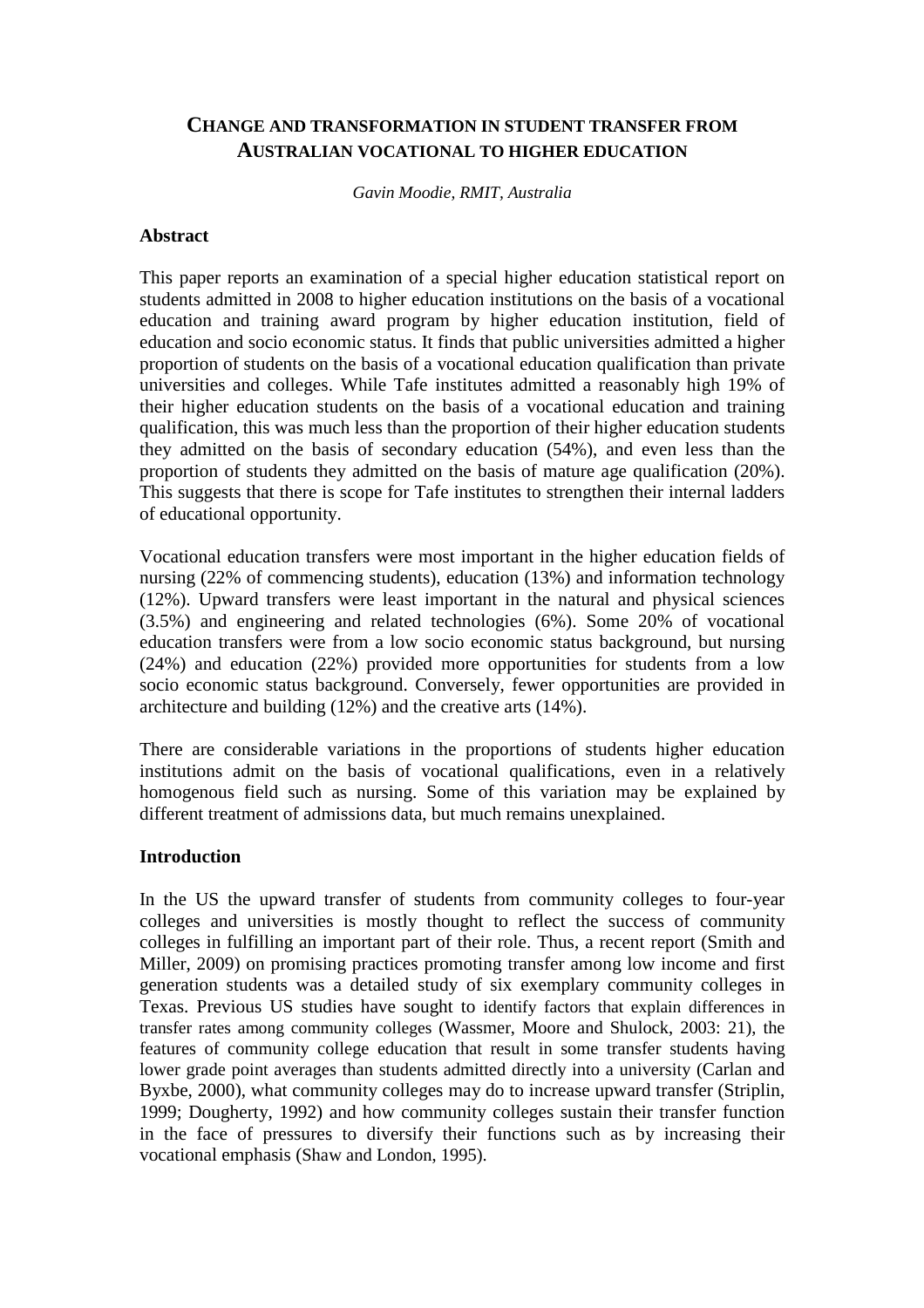Transfer from vocational to higher education emerged as an issue more recently in the UK and hence there is less literature on this issue. But UK research is more likely to accept Gelin's (1999: 11) argument for British Columbia that 'Effective transfer is a function of both sending and receiving institutional policies, practices, and culture. Using transfer rates to measure the effectiveness of the sending institution leaves out one half of the equation' (Hefce, 2007; Hoelscher et al, 2008). This is reinforced by the transfer from vocational to higher education often being within the same mixed sector institution (Parry, 2003; Gallacher, 2003) which in turn has stimulated UK interest in mixed sector institutions (Garrod and Macfarlane, 2009; Bathmaker et al, 2008).

The Australian literature on upward student transfer is more likely to be the converse of the US literature, concentrating on receiving rather than the sending institutions (Moodie, 2005, 2008; Curtis, 2006; Wheelahan, 2009). This is partly because public vocational institutions have had no formal role in transferring students to higher education since at least 1992 because it is thought this may divert them from training workers for employment and because some feel that such a role is demeaning (White, 2009).

This paper follows the Australian tradition of considering higher education institution's role in upward student transfer. It first considers transfer rates by different types of higher education institution, for the first time in the author's knowledge reporting rates for private higher education institutions and Technical and Further Education (Tafe) institutes. It then considers transfer rates by field of education and concludes by examining transfer rates for nursing in some detail. Nursing is interesting because higher education institutions admit an unusually high proportion of bachelor of nursing students on the basis of vocational education qualifications, which may inform other fields.

### **Variations by institution type**

As has been observed before, universities of different types admit distinctly different proportions of undergraduate students on the basis of vocational education qualifications. The table below groups universities by the members of the Australian Technology Network universities which were institutes of technology for much of their history and the similar Swinburne University of Technology, the new generation of universities established as universities after 1988, those established from the mid 1960s to the mid 1970s, the universities which are mostly based in rural areas and the members of the Group of Eight universities established over 50 years ago in the mainland capital cities which have big research expenditure. (The members of each university type are listed in table 7, the last in this paper.)

Also shown are the proportions of commencing undergraduate students institutions admit from a low socio economic status background. Again, this has been reported before. We see here that there is not a strong correlation between the proportion of undergraduates a university admits on the basis of a vocational education qualification and the proportion of undergraduates it admits from a low socio economic status background – the correlation is a very modest 0.17. As we shall see later, this is affected much more strongly by field of education.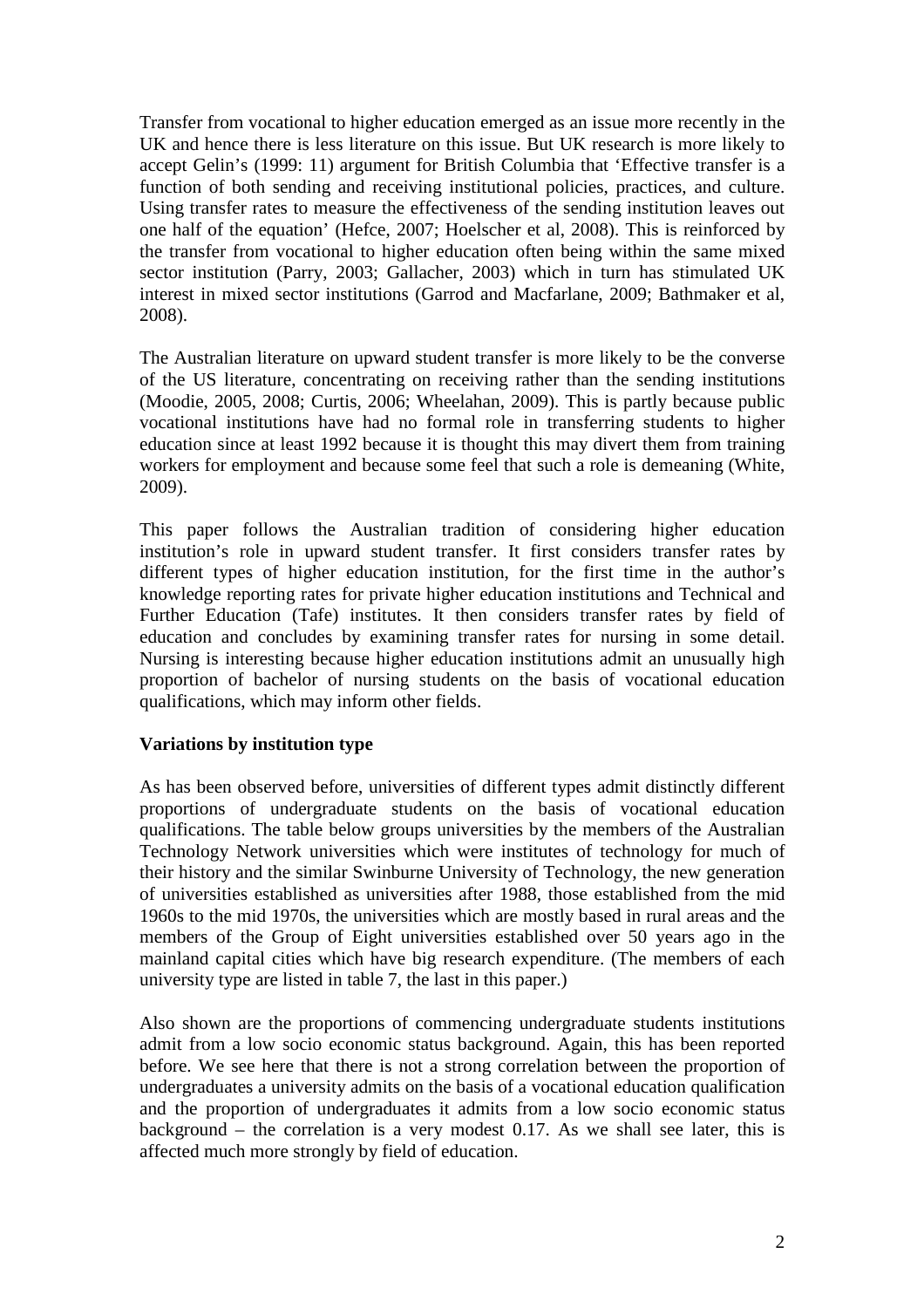Table 1 reports new data on the proportion of undergraduates that private providers admit on the basis of a vocational qualification and the proportion they admit from a low socio economic status background. The 32 private providers which admitted more than a handful of undergraduate students in 2008 are grouped into 8 creative arts colleges such as JMC Academy (878 commencing bachelor students) and Qantm Pty Ltd (318), 10 private religious colleges such as Avondale College (334) and Tabor College Adelaide (239), 5 private business colleges such as Billy Blue (219) and the Melbourne Institute of Business and Technology (288), and 4 private health colleges such as the Australian College of Natural Medicine (1,465) and Nature Care College (184 commencing undergraduates). Finally, there is a group of 5 other private colleges such as the Australian College of Physical Education (386) and the Australian Institute of Public Safety (135).

It will be noted that private colleges admit a lower proportion of undergraduate students on the basis of a vocational qualification than all university types except the Group of Eight. It will also be noted that private colleges broadly do not admit a higher proportion of students from a low socio economic status background than public universities. This is very different from the US, where private for profit colleges admit a rather higher proportion of students from a low socio economic status background that public institutions (Lederman, 2009).

It will be further noted that while Tafe institutes admit a higher proportion of students on the basis of vocational qualifications than other institutions, they admit a lower proportion of students from a low socio economic status background than all other types of institutions except for the Group of Eight universities and private art colleges.

| <b>Institutional type</b>                   | <b>Basis of VET</b> | <b>Low SES</b> |
|---------------------------------------------|---------------------|----------------|
|                                             |                     |                |
| <b>ATN-like universities</b>                | 14                  | 16             |
| New generation universities                 | 13                  | 16             |
| Universities established in the 1960s - 70s | 10                  | 19             |
| <b>Rural universities</b>                   | 9                   | 26             |
| Group of Eight universities                 | 2                   | 11             |
| All universities                            | 9                   | 17             |
|                                             |                     |                |
| Private creative arts colleges              | 5                   | 10             |
| Private religious colleges                  | 4                   | 19             |
| Private business colleges                   | 4                   | 12             |
| Private health colleges                     | O                   | 18             |
| Other private colleges                      |                     | 15             |
| All private colleges                        | 3                   | 14             |
|                                             |                     |                |
| All Tafe institutes                         | 19                  | 12             |
|                                             |                     |                |
| <b>All institutions</b>                     | 9                   | 17             |

**Table 1: proportion of domestic bachelor students admitted on the basis of a vocational qualification and proportion from a low socio economic status background by type of institution, 2008 (%)** 

Source: Doherty (2009).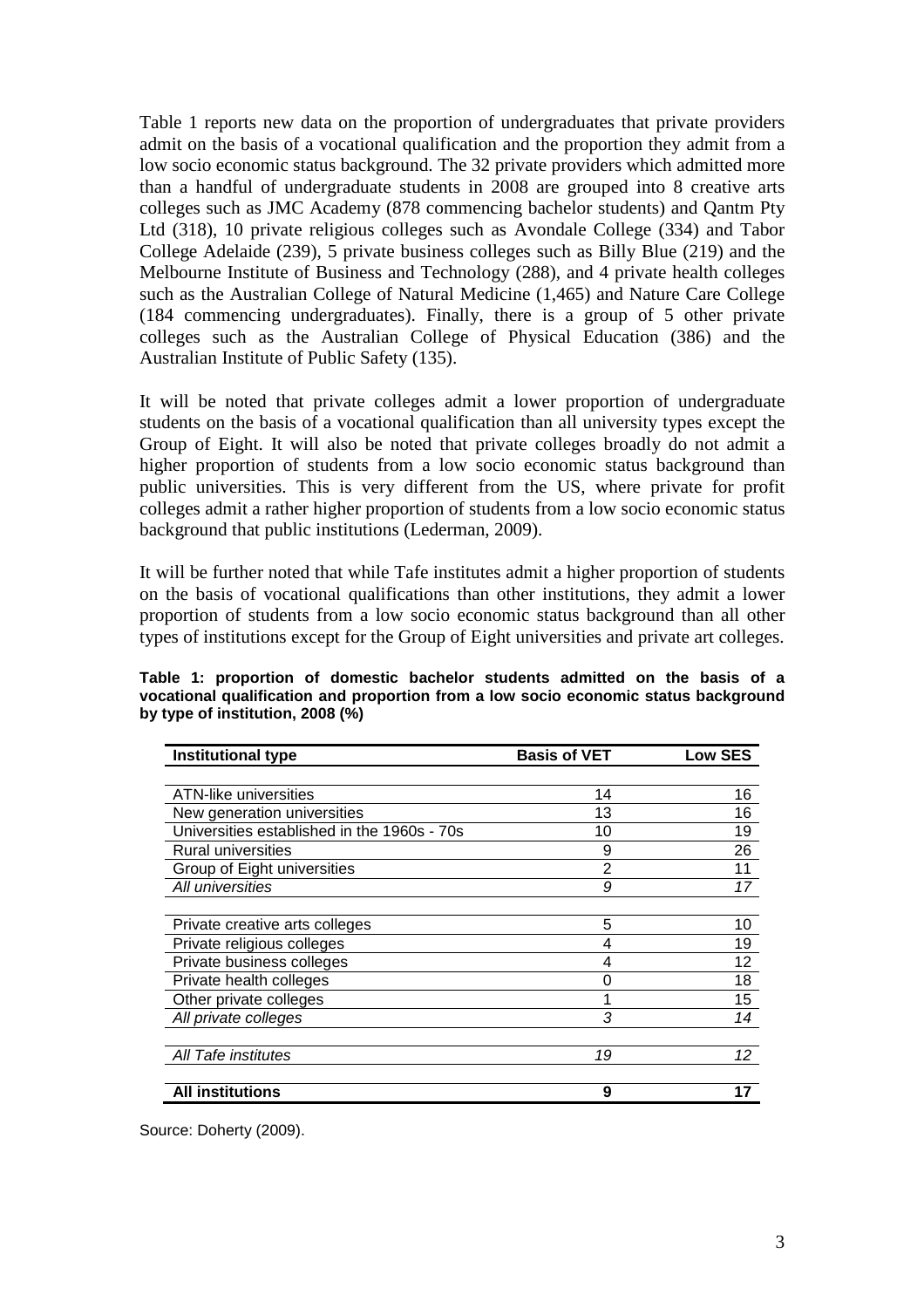The figures we considered in table 1 were averages or means for each type of institution. Thus the universities established in the 1960s - 70s admitted an average of 10% of their undergraduates on the basis of a vocational qualification. We can get an idea of the variation within institution types by examining their standard deviation. The standard deviation for the proportion of undergraduates admitted on the basis of vocational education by the 1960s-70s universities was 2, or about a third of the mean. The standard deviation for the Group of Eight universities was also 2, but since this is the same as the mean there is much greater variation within Group of Eight universities than the 1960s-70s universities.

A formal comparison of the mean and standard deviation and hence of variation in values is the coefficient of variation. This is the standard deviation divided by the mean and multiplied by 100 percent -

Standard deviation 100 (1) Coefficient of variation  $=$ Mean x 1

A coefficient of variation of less than 50 indicates very little dispersion, a coefficient of around 100 indicates moderate dispersion and a coefficient of more than 100 indicates very considerable dispersion in values.

Table 2 shows the mean, standard deviation and coefficient of variation in the proportion of undergraduates admitted on the basis of a vocational qualification by institution type. This shows that there is considerable variation within the Group of Eight universities since it has a reasonably high coefficient of variation. We also observe considerable variation between religious and creative arts colleges.

**Table 2: mean, standard deviation and variation of proportion of domestic bachelor students admitted on the basis of a vocational education qualification by type higher education institution, 2008 (%)** 

| <b>Type of institution</b>                  | Mean | <b>Standard</b><br>deviation | <b>Coefficient of</b><br>variation |
|---------------------------------------------|------|------------------------------|------------------------------------|
|                                             |      |                              |                                    |
| ATN-like universities                       | 14   | 8                            | 62                                 |
| New generation universities                 | 13   |                              | 54                                 |
| Universities established in the 1960s - 70s | 10   | 3                            | 29                                 |
| <b>Rural universities</b>                   | 9    | 6                            | 66                                 |
| Group of Eight universities                 | 2    | 2                            | 106                                |
| All universities                            | 9    |                              | 72                                 |
|                                             |      |                              |                                    |
| Private creative arts colleges              | 5    | 8                            | 167                                |
| Private religious colleges                  | 4    | 5                            | 112                                |
| Private business colleges                   | 4    | 2                            | 38                                 |
| Private health colleges                     |      |                              | O                                  |
| Other private colleges                      |      |                              | 94                                 |
| All private colleges                        | 3    | 5                            | 169                                |
|                                             |      |                              |                                    |
| All                                         | 9    |                              | 72                                 |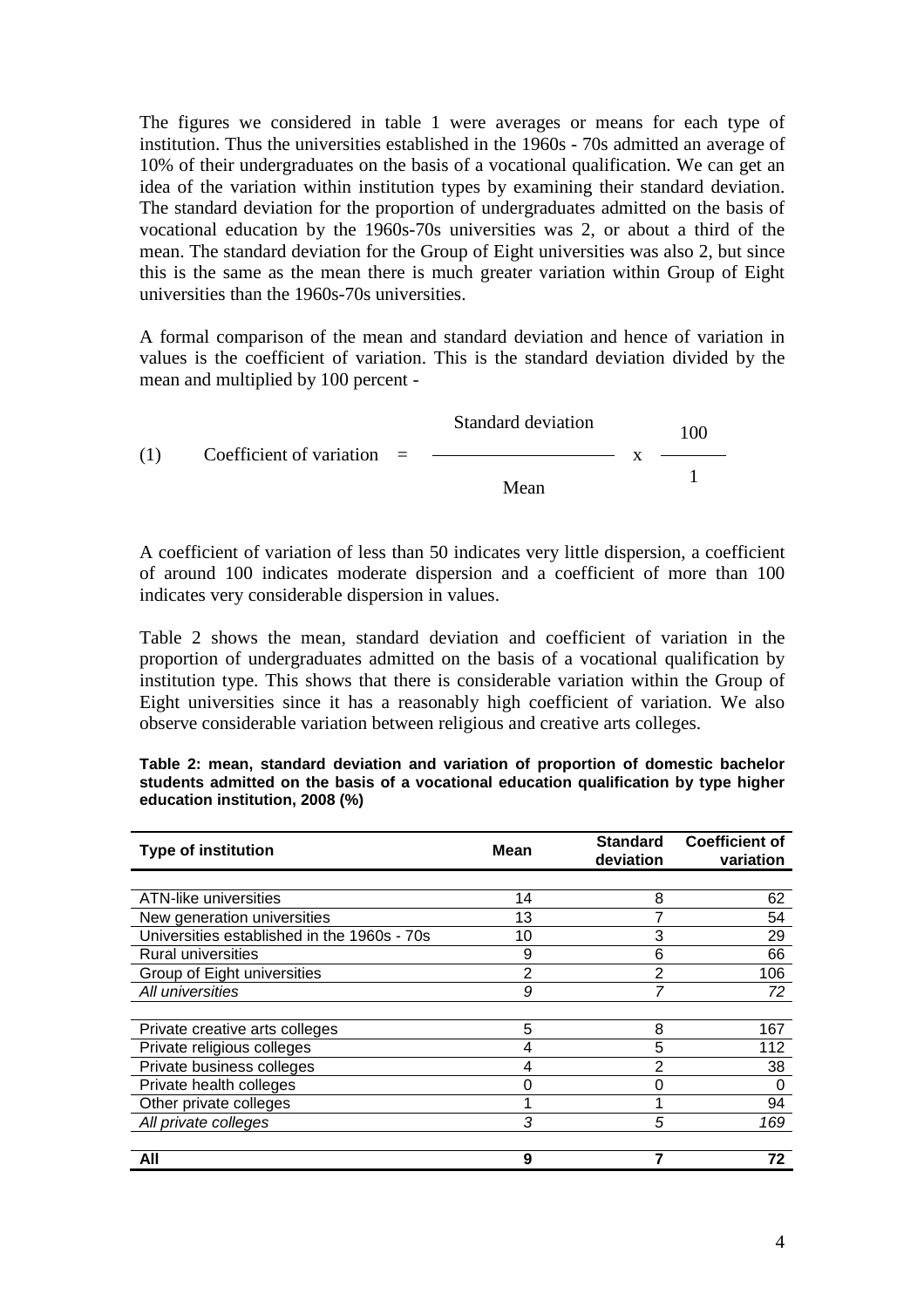Of particular interest are the Tafe institutes that offer baccalaureates. Only 3 Tafe institutes reported useable data on the basis of admission of their undergraduate students in 2008 - Box Hill Institute of Tafe, the Gordon Institute of Tafe and Northern Melbourne Institute of Tafe. These reported small intakes in 2008 so they are considered together. It will be noted that Tafe institutes admitted a smaller proportion of their bachelor students on the basis of a higher education qualification than all higher education institutions, but higher proportions on the basis of vocational education and mature age qualifications. Even so, the Tafe institute that admitted the highest proportion of students on the basis of a vocational qualification admitted only 24% on this basis, less than Swinburne University (27%) and equal to Victoria University (24%). Charles Sturt University (22%) and RMIT (21%) also exceeded the Tafe average for proportion of students admitted on the basis of a vocational qualification.

|                  | <b>Total</b> | Basis of admission of commencing undergrads (%) |                  |                   |                      |       |
|------------------|--------------|-------------------------------------------------|------------------|-------------------|----------------------|-------|
| <b>Institute</b> | students     | <b>Higher</b>                                   | <b>Secondary</b> | <b>Vocational</b> | <b>Mature</b><br>age | Other |
| Box Hill Tafe    | 187          |                                                 | 67               | 19                | 9                    |       |
| Northern Melb    | 76           | 3                                               | 28               | 24                | 32                   | 12    |
| Gordon Institute | 21           |                                                 | 24               |                   | 67                   | 10    |
| All Tafes        | 284          |                                                 | 54               | 19                | 20                   | ာ     |
| All higher ed    | 206,939      | 23                                              | 45               |                   |                      |       |

**Table 3: proportion of domestic undergraduate students admitted by basis of admission, Tafe institutes and all higher education institutions, 2008 (%)** 

Source: Doherty (2009).

### **Variations by field of education**

We now consider variations in the proportions of undergraduates admitted on the basis of a vocational education qualification by field of education. I have included only fields with reasonable numbers of commencing students, thus excluding food, hospitality and personal services and mixed field programs because they have low numbers of commencing students. We note from table 4 that management and commerce had the biggest share of undergraduates admitted on the basis of a vocational qualification (23%) closely followed by society and culture – the humanities and social sciences – at 20%. One possible reason for management and commerce having the highest share of transfer students is the higher proportion of vocational education students in management and commerce. We note that management and commerce had the highest share (33%) of vocational education enrolments in certificate IV or higher. There is indeed a strong correlation (0.79) between a field of education's share of certificate IV or higher vocational education enrolments and its share of students admitted on the basis of a vocational qualification. But there is an even stronger correlation of 0.89 between a field of education's share of students admitted on the basis of a vocational education qualification and its share of students commencing a bachelor program and its share of commencing bachelor students from a low socio economic status background.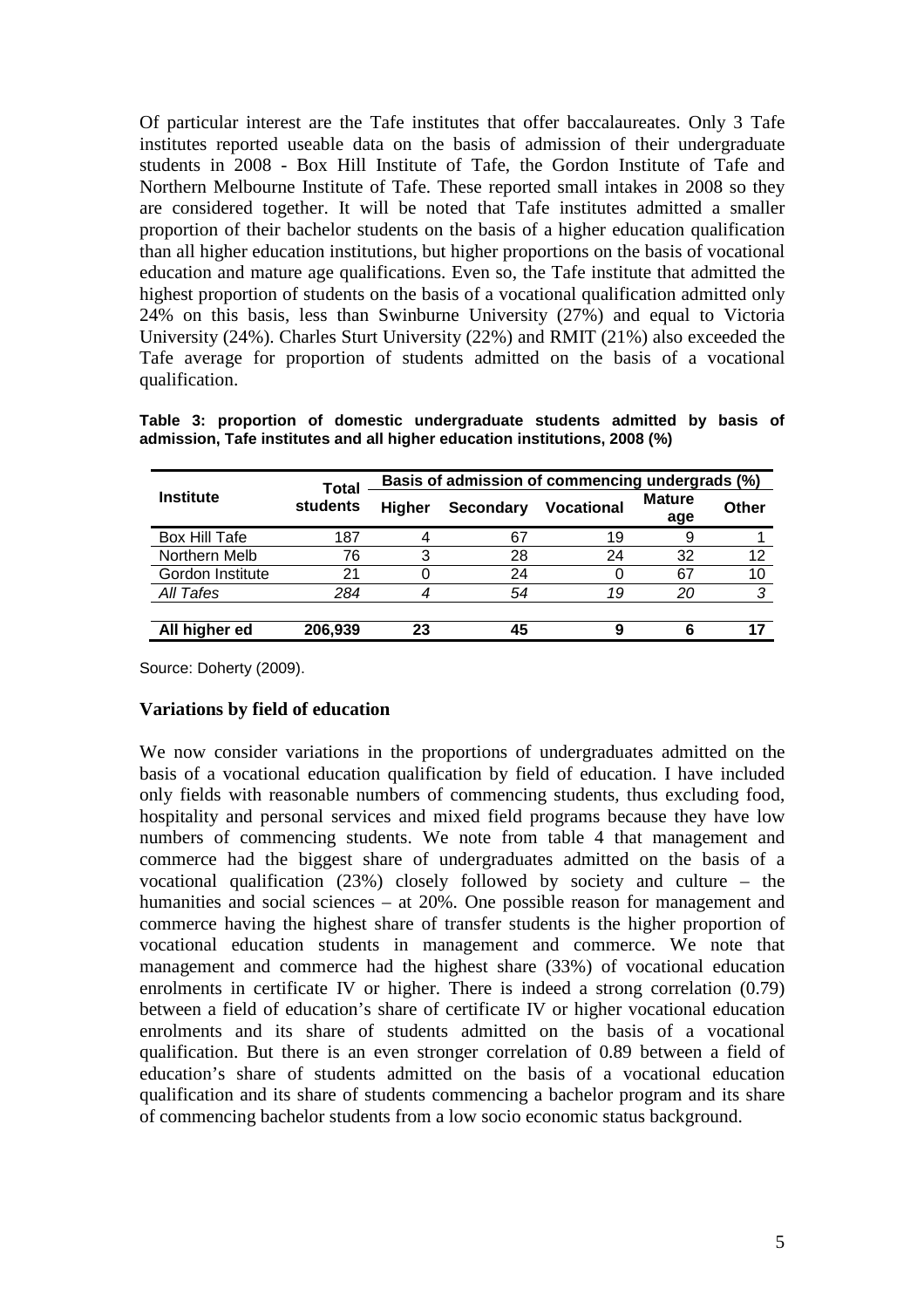This suggests that while the 'push' factors from sending institutions are important in Australian upward student transfer, the 'pull' factors from receiving institutions are even more important in the proportion of students admitted on the basis of a vocational qualification. This confirms Australian analysts' concentration on receiving institutions.

**Table 4: each broad field of education's share of enrolments in vocational education programs of certificate IV or higher, share of domestic students admitted to a bachelor program on the basis of a vocational education qualification, and share of domestic low socio economic status backgrounds in higher education, 2008 (%)** 

| <b>Field of education</b>               | Cert IV or<br>higher<br>enrolments | <b>Admitted</b><br>to HE on<br><b>VET basis</b> | <b>Share of HE</b><br>commence-<br>ments | Share of HE low<br><b>SES commence-</b><br>ments |
|-----------------------------------------|------------------------------------|-------------------------------------------------|------------------------------------------|--------------------------------------------------|
| Management and commerce                 | 33                                 | 23                                              | 17                                       | 15                                               |
| Society and culture                     | 16                                 | 20                                              | 26                                       | 24                                               |
| Health                                  | 8                                  | 18                                              | 14                                       | 15                                               |
| Education                               | 8                                  | 16                                              | 10                                       | 12                                               |
| Creative arts                           | 6                                  | 8                                               | 9                                        | 8                                                |
| Engineering and related technologies    | 11                                 | 4                                               | 6                                        | 6                                                |
| Information technology                  | 4                                  | 4                                               | 3                                        | 3                                                |
| Natural and physical sciences           |                                    | 3                                               | 8                                        | 9                                                |
| Architecture and building               | 5                                  | 3                                               | 3                                        | 2                                                |
| Agriculture, environmental and related  | 2                                  |                                                 | 2                                        | $\overline{2}$                                   |
| Food, hospitality and personal services | $\overline{2}$                     | 0                                               | 0                                        | 0                                                |
| Mixed field programs                    | 3                                  | 0                                               | 2                                        | 4                                                |
| Total                                   | 100                                | 100                                             | 100                                      | 100                                              |
| Correlation with admitted on VET basis  | 0.79                               |                                                 | 0.89                                     | 0.89                                             |

Sources: NCVER (2009) Table 1 Course field of education (major) by highest qualification level (current) for students created on 18 November 2009, and Doherty (2009).

We now consider for each higher education field of education the proportion of commencing bachelor students admitted on the basis of a vocational qualification and the proportion of commencing bachelor students admitted from a low socio economic status background. I include nursing which is part of the health field of education because it admits an unusually high proportion of students on the basis of a vocational qualification. Nursing admits almost 2.5 times the proportion of students on the basis of a vocational qualification than other fields and almost 70% higher than the next highest field, education. Nursing also admits the highest proportion of students from a low socio economic status background.

**Table 5: proportion of domestic students admitted to a bachelor program on the basis of a vocational education program and proportion of students commencing a bachelor program from a low socio economic status background for each broad field of education in 2008 (%)** 

| <b>Field of education</b> | Admitted to HE on % of HE low SES<br><b>VET basis</b> | commencements |
|---------------------------|-------------------------------------------------------|---------------|
| <b>Nursing</b>            | 22                                                    | 24            |
| Education                 | 13                                                    | 22            |
| Information technology    | 12                                                    | 18            |
| Management and commerce   | 11.6                                                  | 16            |
| Health                    | 11                                                    | 19            |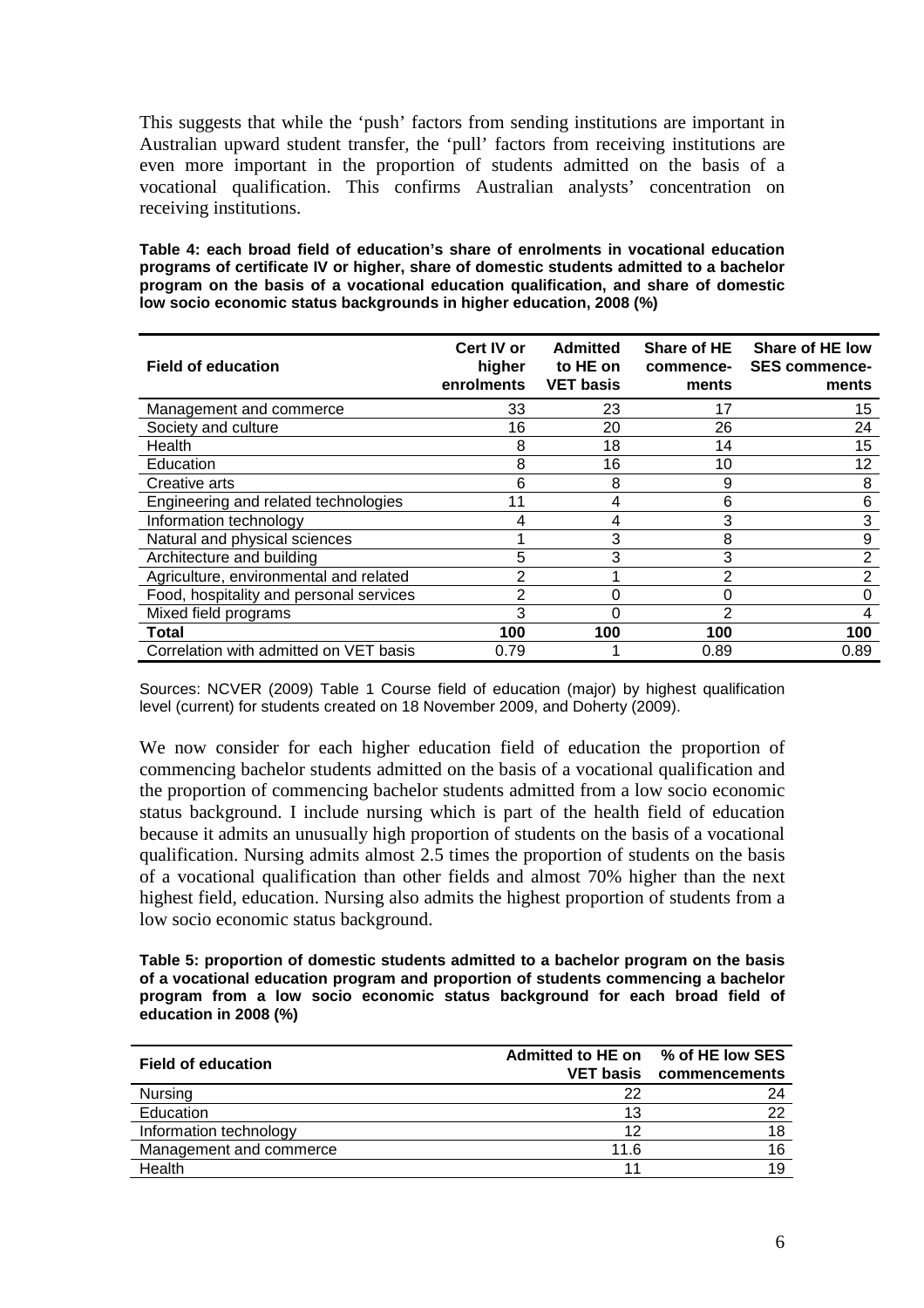| <b>Field of education</b>                      | Admitted to HE on % of HE low SES | <b>VET basis commencements</b> |
|------------------------------------------------|-----------------------------------|--------------------------------|
| Architecture and building                      | 11                                | 12                             |
| Agriculture, environmental and related studies |                                   | 21                             |
| Society and culture                            |                                   |                                |
| Creative arts                                  |                                   | 14                             |
| Engineering and related technologies           |                                   | 18                             |
| Natural and physical sciences                  | 3.5                               |                                |
| All                                            | 9                                 |                                |

Source: Doherty (2009).

Indeed, there is a reasonable correlation of 0.54 between a field's proportion of students admitted on the basis of a vocational qualification and the proportion of its students from a low socio economic status background. This is because higher education institutions tend to admit higher proportions of students on the basis of a vocational education qualification when they have lower student demand which results in a lower cut-off score. Student attainment in year 12 is strongly associated with socio economic status so that the lower scoring students admitted to programs with lower cut off scores tend to come from low socio economic status backgrounds.

The next table considers the extent to which institutions vary in the proportion of students they admit on the basis of a vocational education qualification in each field of education. Table 5 reports the proportion of all domestic undergraduate students admitted on the basis of a vocational education qualification. Table 6 takes that proportion for each institution and then calculates an average or mean of the institutions' proportions. So while the proportion of all bachelor of nursing students admitted on the basis of a vocational qualification is 22% as reported in table 5, the institutional mean for nursing reported in table 6 is only 20%. This suggests that there are several institutions which have small nursing intakes and admit a low proportion of students on the basis of a vocational qualification, depressing the institutional mean. (This is consistent with the next table.)

We note from table 6 that universities differ least in the proportion of bachelor of nursing students they admit on the basis of a vocational qualification. There is most variation between universities in architecture and building, creative arts, and agriculture, environmental and related studies. This is probably because of the diversity of those fields of education. But there is more diversity in the proportions of students universities admit on the basis of a vocational qualification in education and engineering, which are reasonably homogenous fields with occupational registration requirements that are similar nationally. This suggests that the certificate IV in nursing is a broadly accepted and reasonably successful pathway into the bachelor of nursing.

**Table 6: institutional means, standard deviations and variations of proportion of domestic bachelor students admitted on the basis of a vocational education qualification at Australian universities, 2008 (%)** 

| <b>Field of education</b> | <b>Institutional</b><br>mean | <b>Standard</b><br>deviation | <b>Coefficient of</b><br>variation |
|---------------------------|------------------------------|------------------------------|------------------------------------|
| <b>Nursing</b>            | 20                           | 14                           | -6                                 |
| Architecture and building | 12                           |                              | 154                                |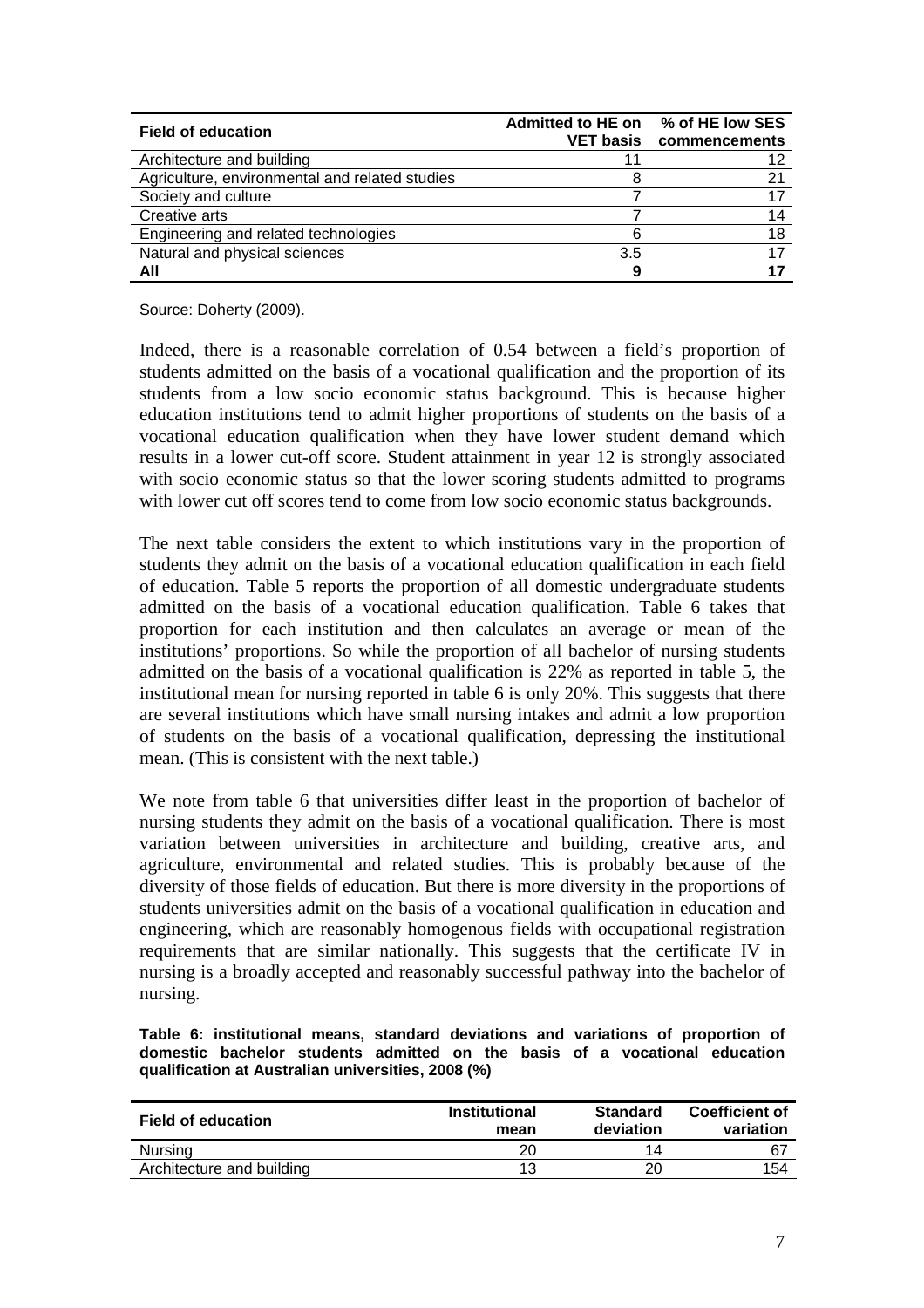| <b>Field of education</b>              | <b>Institutional</b><br>mean | <b>Standard</b><br>deviation | <b>Coefficient of</b><br>variation |
|----------------------------------------|------------------------------|------------------------------|------------------------------------|
| Health                                 | 12                           | 11                           | 95                                 |
| Education                              | 11                           | 10                           | 91                                 |
| Management and commerce                | 11                           |                              | 84                                 |
| Information technology                 | 10                           | 10                           | 96                                 |
| Agriculture, environmental and related |                              |                              | 101                                |
| Society and culture                    |                              |                              | 98                                 |
| Creative arts                          |                              |                              | 127                                |
| Engineering and related technologies   |                              |                              | 99                                 |
| Natural and physical sciences          |                              |                              | 95                                 |
| All                                    |                              |                              | 72                                 |

Source: Doherty (2009).

## **Variations within nursing**

Finally, we examine the proportions of bachelor of nursing students admitted on the basis of a vocational qualification at each university and the extent to which this differs from their treatment of other fields of education. First, we note that the universities established from the mid 1960s to the mid 1970s admitted the highest proportion of bachelor of nursing students on the basis of a vocational education qualification (24%). This is 10% more than the proportion of students that these universities admitted on the basis of a vocational qualification in all fields of education. Some universities such as Wollongong and Murdoch universities admit over 40% of their bachelor of nursing students on the basis of a vocational qualification, around 30% more than the proportion of transfer students these universities admitted overall.

Other universities don't offer nursing such as Macquarie, Bond, Swinburne and most Group of Eight universities. The proportion of bachelor of nursing students admitted on the basis of vocational qualifications seems improbably low at the University of South Australia. The university reports that it admits an unusually high 30% of bachelor of nursing students on the basis of occupational qualifications, and this may be division 2 nurses admitted to the bachelor of nursing on the basis of their nursing registration or on the basis of hospital qualifications.

In general it seems that universities admit a higher proportion of students on the basis of a vocational qualification in nursing than in other fields, and while this may be due partly to the lower selectivity of nursing programs, other factors are also important. The universities established in the 1960s and 70s admit a particularly high proportion of bachelor of nursing students on the basis of vocational qualifications, far more than the students they admit on the basis of vocational qualifications in other fields. The new generation and ATN-like universities admit a higher proportion of students on the basis of vocational qualifications overall than the 1960s-70s universities, but a lower proportion of nursing students on the basis of a vocational qualification.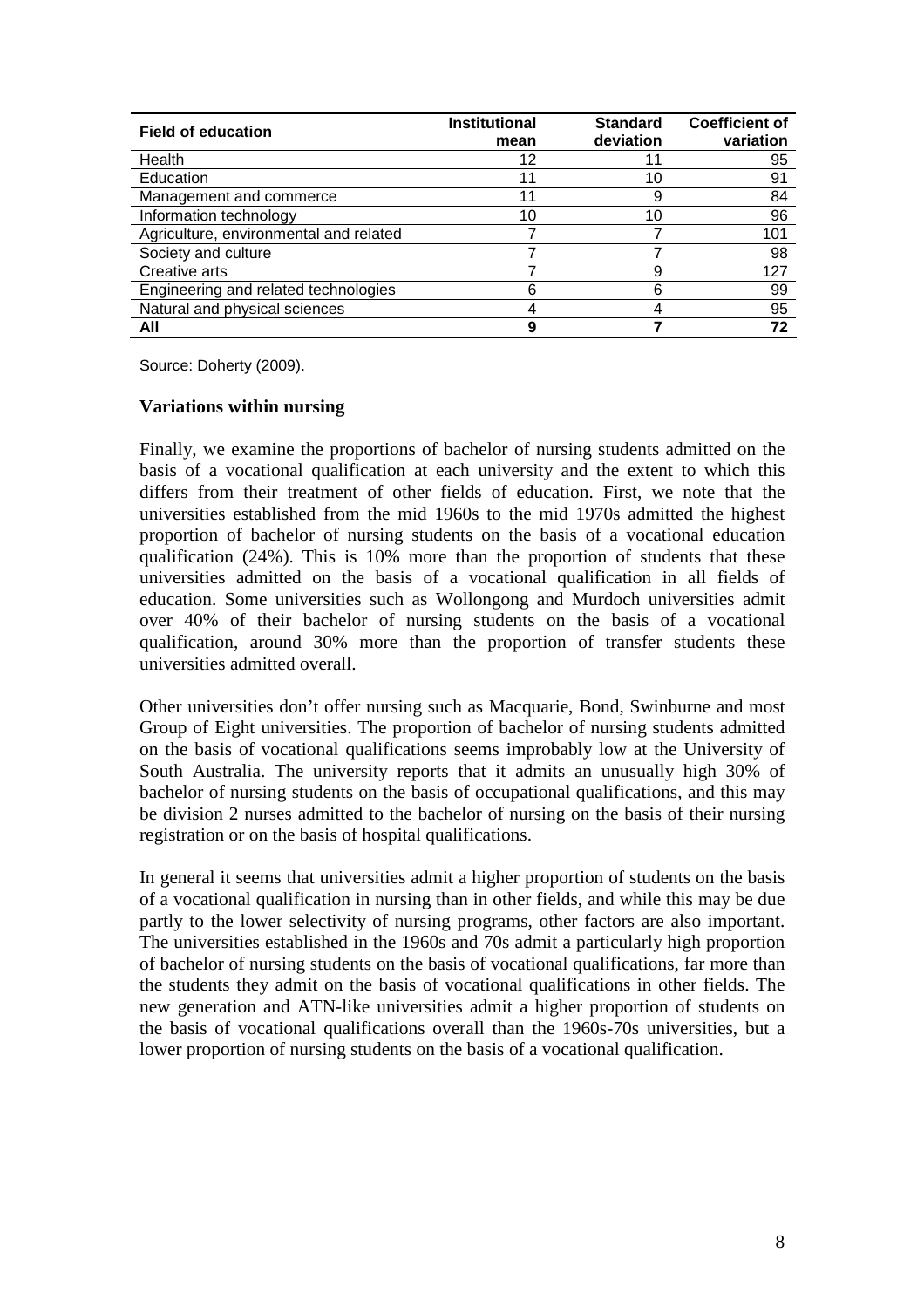**Table 7: proportion of domestic bachelor of nursing students admitted on the basis of a vocational qualification and proportion from a low socio economic status background compared with all fields of education by Australian university, 2008 (%)** 

|                                 |                                  | <b>Admitted on basis of VET</b>    |                                 |                   | <b>Low SES</b> |                           |
|---------------------------------|----------------------------------|------------------------------------|---------------------------------|-------------------|----------------|---------------------------|
|                                 |                                  |                                    | <b>Difference</b>               |                   |                | <b>Difference</b>         |
| <b>University</b>               | <b>Nursing</b>                   | All                                | between                         | <b>Nursing</b>    | All            | between                   |
|                                 |                                  | fields                             | nursing<br>and all              |                   | fields         | nursing<br>and all        |
| Wollongong                      | 44                               | 13                                 | 31                              | 24                | 18             | 6                         |
| Murdoch University              | 41                               | 13                                 | 27                              | 74                | 23             | 51                        |
| La Trobe University             | 29                               | 13                                 | 16                              | 21                | 21             | $\boldsymbol{0}$          |
| <b>Deakin University</b>        | 24                               | 13                                 | 11                              | 17                | 15             | $\overline{2}$            |
| <b>Griffith University</b>      | 20                               | 8                                  | 12                              | 23                | 15             | 8                         |
| <b>Flinders University</b>      | 10                               | 8                                  | $\overline{2}$                  | 26                | 23             | 3                         |
| Macquarie                       | $\mathbf 0$                      | 6                                  | $\boldsymbol{0}$                | $\boldsymbol{0}$  | $\,6$          | $\pmb{0}$                 |
| Mean of 60s-70s                 | 28                               | 10                                 | 18                              | 32                | 21             | 11                        |
|                                 |                                  |                                    |                                 |                   |                |                           |
| Victoria University             | 46                               | 24                                 | 22                              | 28                | 27             | 1                         |
| <b>ACU</b>                      | 27                               | 16                                 | 11                              | 14                | 13             | 1                         |
| <b>UWS</b>                      | 27                               | 16                                 | 11                              | 17                | 16             | $\mathbf 1$               |
| <b>Edith Cowan University</b>   | 19                               | 12                                 | 7                               | 12                | 15             | $-3$                      |
| Notre Dame Australia            | 15                               | $\overline{7}$                     | 9                               | 9                 | 11             | $-2$                      |
| University of Canberra          | 8                                | 11                                 | $-2$                            | 3                 | 5              | $-2$                      |
| <b>Bond University</b>          | $\mathbf 0$                      | 3                                  | $\boldsymbol{0}$                | $\mathbf 0$       | 12             | $\overline{0}$            |
| Mean of new gen                 | 24                               | 13                                 | 11                              | 14                | 15             | $-1$                      |
|                                 |                                  |                                    |                                 |                   |                |                           |
| <b>UNE</b>                      | 41                               | 13                                 | 27                              | 34                | 24             | 10                        |
| <b>Charles Darwin</b>           | 39                               | 13                                 | 26                              | 23                | 13             | 10                        |
| <b>Charles Sturt University</b> | 34                               | 22                                 | 13                              | 24                | 21             | $\overline{3}$            |
| CQUni                           | 18                               | $\overline{7}$                     | 11                              | 43                | 40             | 3                         |
| Southern Cross                  | 18                               | 11                                 | 6                               | 27                | 23             | $\overline{\mathbf{4}}$   |
| Southern Queensland             | 17                               | 8                                  | $\boldsymbol{9}$                | 28                | 29             | $-1$                      |
| James Cook University           | 12                               | 5                                  | $\overline{7}$                  | 32                | 27             | 5                         |
| University of Ballarat          | 12                               | 8                                  | $\overline{\mathbf{4}}$         | 23                | 21             | $\mathbf 2$               |
| <b>Sunshine Coast</b>           | 8                                | $\overline{\mathbf{4}}$            | $\overline{\mathbf{4}}$         | 12                | 14             | $-2$                      |
| University of Tasmania          | $\mathbf 0$                      | $\boldsymbol{0}$                   | $\mathbf 0$                     | 33                | 33             | $\mathbf 0$               |
| Mean of rural                   | 20                               | 9                                  | 11                              | 28                | 25             | 3                         |
|                                 |                                  |                                    |                                 |                   |                |                           |
| <b>UTS</b>                      | 33                               | 12                                 | 21                              | 8                 | 9              | $-1$                      |
| <b>RMIT</b>                     | 26                               | 21                                 | 5                               | 23                | 18             | $\sqrt{5}$                |
| <b>Curtin University</b>        | 15                               | $\,6$                              | $\boldsymbol{9}$                | 18                | 15             | $\ensuremath{\mathsf{3}}$ |
| QUT                             | 14                               | $\overline{7}$                     | $\overline{7}$                  | 16                | 13             | 3                         |
| <b>UniSA</b>                    | $\overline{7}$                   | $\boldsymbol{9}$                   | $-2$                            | 41                | 28             | 13                        |
| <b>Swinburne University</b>     | $\mathbf 0$                      | 27                                 | $\boldsymbol{0}$                |                   | 12             | $\mathbf 0$               |
| Mean of ATN-like                | 19                               | 14                                 | 5                               | 22                | 17             | 5                         |
| <b>Monash University</b>        |                                  |                                    |                                 |                   |                |                           |
| University of Queensland        | $\overline{2}$<br>$\overline{2}$ | $\boldsymbol{7}$<br>$\overline{2}$ | $-5$                            | 27                | 14<br>16       | 13                        |
| <b>ANU</b>                      | $\mathbf 0$                      |                                    | $\boldsymbol{0}$<br>$\mathbf 0$ | 26<br>$\mathbf 0$ | 4              | 10                        |
| <b>UNSW</b>                     | 0                                | 1<br>3                             | $\mathbf 0$                     | $\mathbf 0$       | 8              | 0                         |
| University of Adelaide          | 0                                | 1                                  | $-1$                            | 23                | 17             | $\mathbf 0$               |
| University of Melbourne         | 0                                | $\sqrt{2}$                         | $\pmb{0}$                       | $\mathbf 0$       | 9              | 6<br>$\pmb{0}$            |
|                                 |                                  |                                    |                                 |                   |                |                           |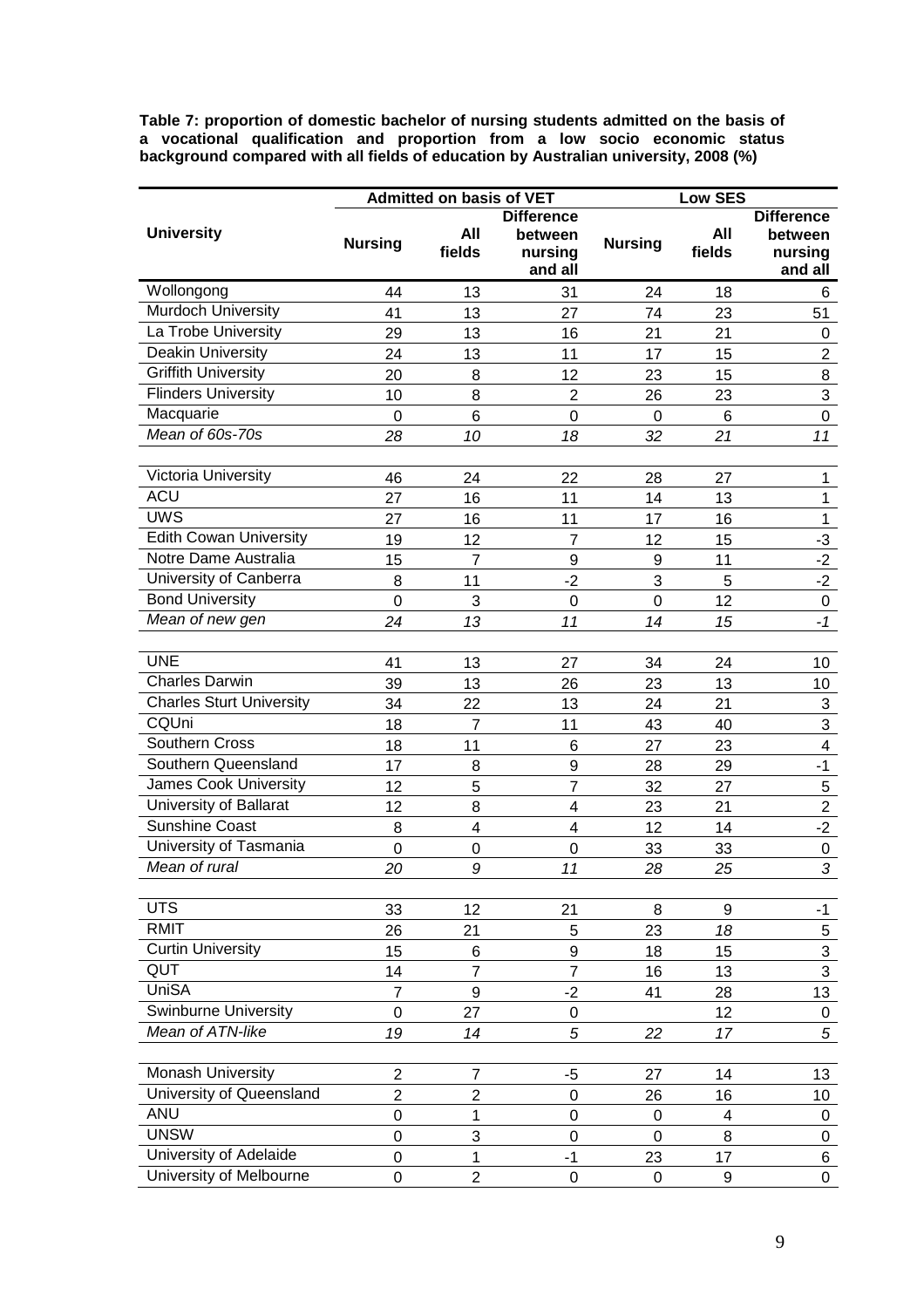|                         | <b>Admitted on basis of VET</b> |               |                                                    |                | <b>Low SES</b> |                                                    |  |
|-------------------------|---------------------------------|---------------|----------------------------------------------------|----------------|----------------|----------------------------------------------------|--|
| <b>University</b>       | <b>Nursing</b>                  | All<br>fields | <b>Difference</b><br>between<br>nursing<br>and all | <b>Nursing</b> | All<br>fields  | <b>Difference</b><br>between<br>nursing<br>and all |  |
| University of Sydney    |                                 |               | -1                                                 | 15             |                |                                                    |  |
| <b>UWA</b>              |                                 |               |                                                    |                | 9              |                                                    |  |
| Mean of Go8             |                                 | າ             | $-2$                                               | 26             | 14             | 13                                                 |  |
|                         |                                 |               |                                                    |                |                |                                                    |  |
| <b>All universities</b> | 22                              | 9             | 13                                                 | 24             | 17             |                                                    |  |

Source: Doherty (2009).

We observe considerable variations in the proportions of nursing students universities admit on the basis of vocational qualifications, even within university types. Some may be due to local circumstances; some is due to different institutional priorities and practices; some may be due to variations in data recording, collecting and reporting; and some may be due to different treatment of occupational and vocational qualifications. But it is also possible that these variations are due to other factors which warrant further investigation.

## **Conclusion**

This study has followed the Australian tradition of considering upward student transfer from the perspective of receiving institutions. It found considerable variations in the proportion of domestic undergraduates students admitted on the basis of a vocational education qualification. Private colleges admit a relatively low proportion of students on the basis of vocational qualifications. While Tafe institutes admit the highest proportion of vocational students of any institutional type, some individual universities admitted a higher proportion of students on the basis of vocational qualifications than Tafe institutes.

There are also considerable variations by field of education. While some of this variation may be due to push factors such as the number of vocational education graduates in each field, more of the variation seemed to be due to pull factors – the actions of higher education institutions. Nursing has the highest proportion of students admitted on the basis of vocational qualifications, and it seems that nursing is more homogeneous in this than other fields.

Nonetheless, there remain considerable variations in the proportions of bachelor of nursing students admitted on the basis of vocational education qualifications. Much of this variation remains unexplained and warrants further investigation. Whatever the reason, it seems that no single measure is likely to increase the proportion of bachelor students admitted on the basis of a vocational qualification either within each field of education or within each type of institution, let alone for all fields in all institutions.

There seem to be 2 options for governments seeking to increase the proportion of bachelor students admitted on the basis of vocational qualifications. One would be to seek measures specific to each field of education. This is the approach the Australian Government is taking to higher education quality assurance. It has commissioned the Australian Learning and Teaching Council (2009) to develop academic standards for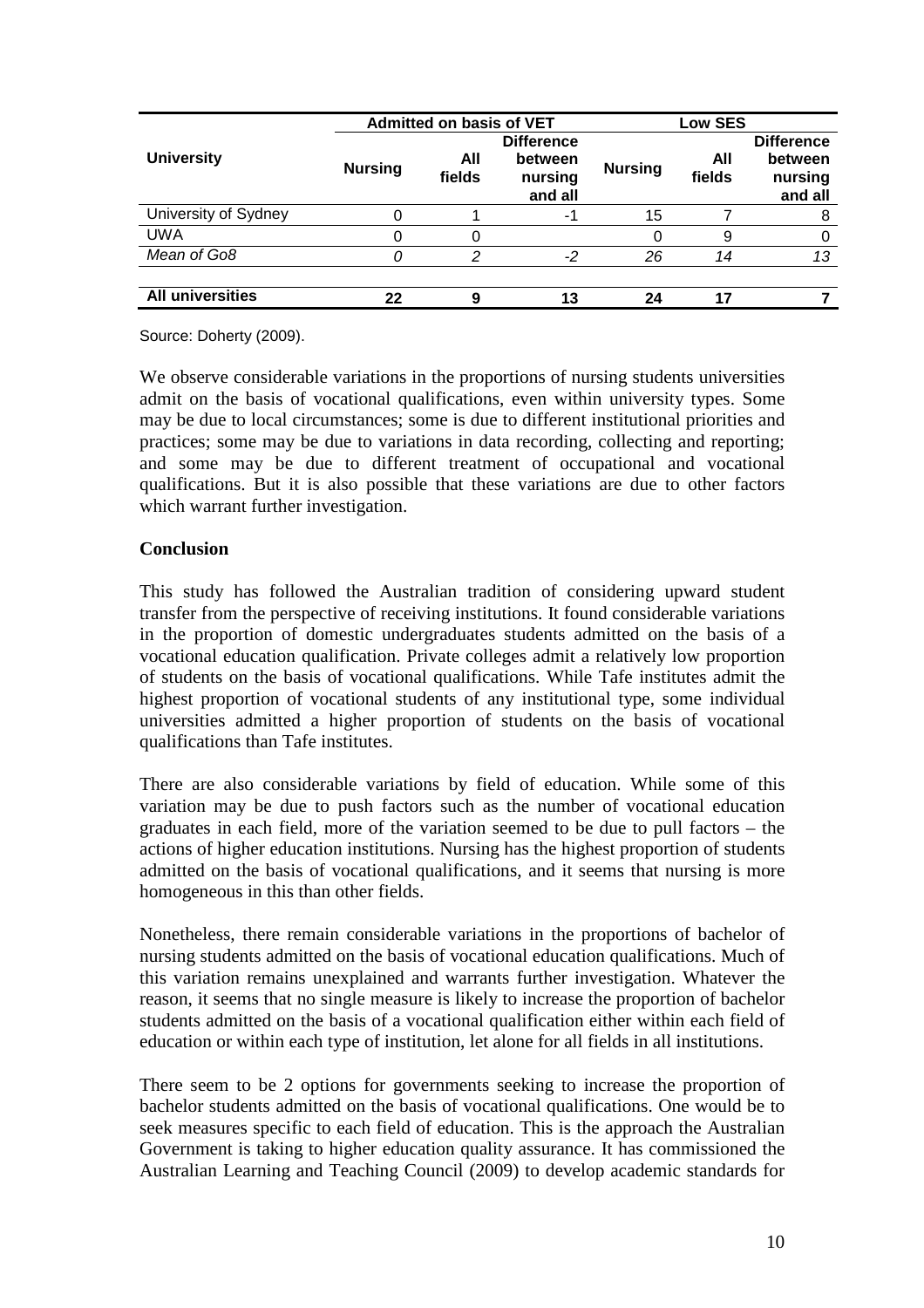each level of qualification in each discipline. A second option would be to introduce incentives for institutions to increase their proportion of students they admit on the basis of vocational qualifications and leave institutions to develop their own policies and strategies. This is the approach the Australian Government is taking to encourage institutions to admit higher proportions of students from low socio economic status backgrounds. From January 2010 the Australian Government will give institutions a loading of 2% on the amount it pays for each equivalent full time student for students from a low socio economic status background, and this will increase to 3% in 2011 and 4% in 2012 (Commonwealth of Australia, 2009: 13). Whichever approach were adopted would be more effective than the current strategy which seems to be to state general policy goals unsupported either by detailed strategies or a general incentive.

#### **References**

Australian Learning and Teaching Council (ALTC) (2009). ALTC leads learning and teaching academic standards project, http://www.altc.edu.au/november2009-altcleads-learning-teaching-academic-standards-project (accessed 9 November 2009).

Bathmaker, A, Brooks, G, Parry, G and Smith, D (2008). Dual-sector further and higher education: policies, organisations and students in transition, *Research Papers in Education,* volume 23, number 2, pages 125–137.

Carlan, P and Byxbe, F R (2000). Community colleges under the microscope: an analysis of performance predictors for native and transfer students, *Community College Review*, volume 28, issue i2 page 27.

Commonwealth of Australia (2009). *Transforming Australia's higher education system,* http://home.deewr.gov.au/Budget/documents/TransformingAusHigherED.pdf (accessed 12 May 2009).

Curtis, D (2006). Inter-sectoral transfers: sense, status, prevalence and purpose, paper presented at the 15th national vocational education and training research conference: 15th, 12-14 July, Mooloolaba, Australia,

http://www.voced.edu.au/docs/confs/ncver/vetconf15/tr15curtis.pdf (accessed 23 September 2008).

Dougherty, K J (1992). Community colleges and baccalaureate attainment, *The Journal of Higher Education,* volume 63, number 2, pages188 – 214.

Doherty, L (2009). Extract from *Students, selected higher education statistics* (DEST) RFI: 09-219 produced 6 August 2009.

Gallacher, J (2003). Higher education in further education colleges: the Scottish experience, London: Council for Industry and Higher Education, http://www.ciheuk.com/docs/PUBS/0303HEinFECScottish.pdf (accessed 19 March 2003).

Garrod, N and Macfarlane, B (eds) (2009). *Challenging boundaries: managing the integration of post-secondary education*, Routledge, New York.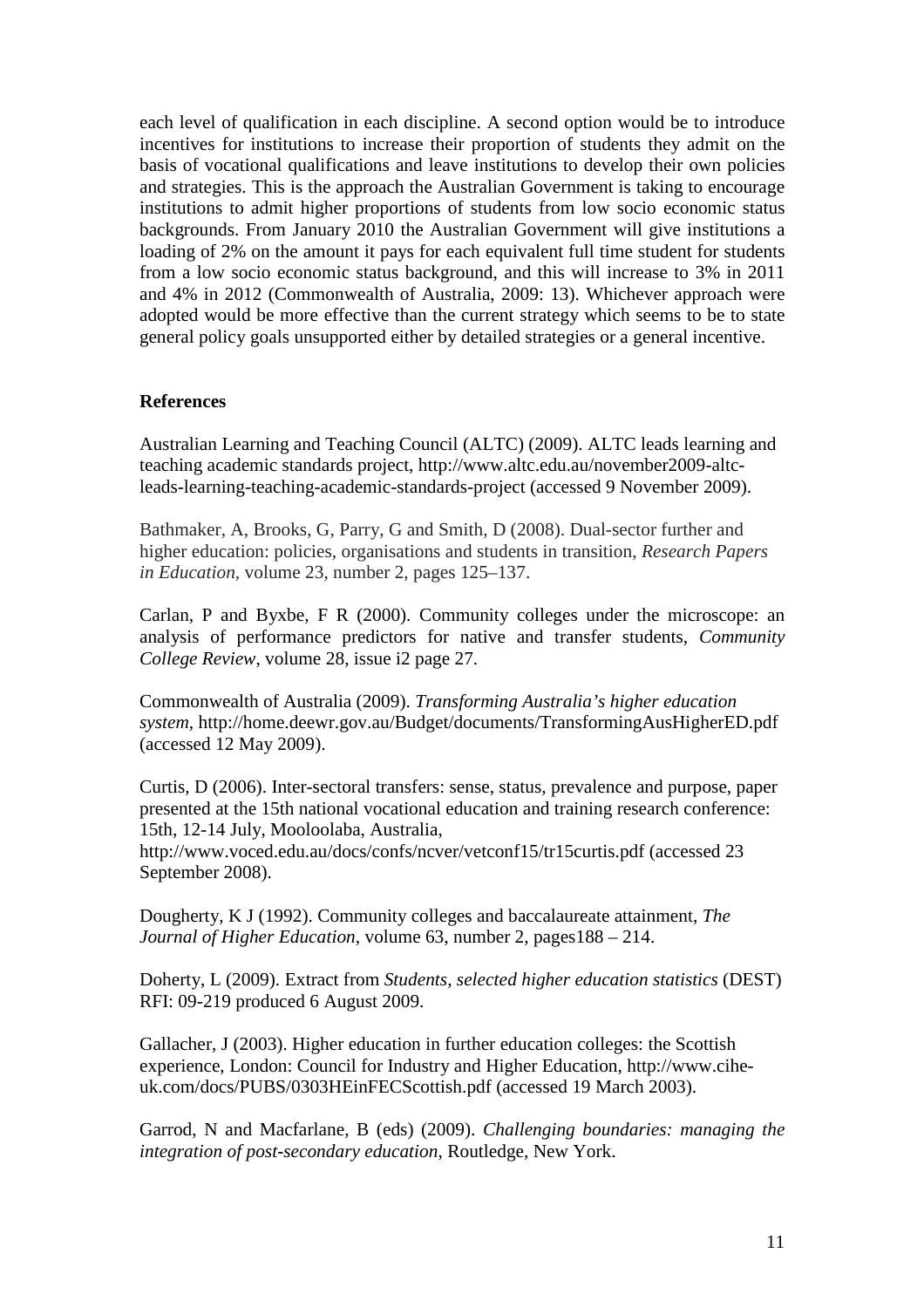Gelin, F (1999). *Transfer rates: how to measure and for what purpose?* A discussion paper, British Columbia Council on Admissions and Transfer, Vancouver, http://www.bccat.bc.ca/pubs/transrates.pdf (accessed 21 January 2010).

Higher Education Funding Council for England (Hefce) (2006). *Higher education in further education colleges: consultation on HEFCE policy*, Hefce, Bristol, http://www.hefce.ac.uk/pubs/hefce/2006/06\_48/ (accessed 23 November 2006).

Higher Education Funding Council for England (Hefce) (2007). Pathways to higher education: BTEC courses, Higher Education Funding Council for England, http://www.hefce.ac.uk/pubs/hefce/2007/07\_35/ (accessed 21 January 2010).

Hoelscher, M, Hayward, G, Ertl, H and Dunbar-Goddet, H (2008). The transition from vocational education and training to higher education: a successful pathway?, *Research Papers in Education*, volume 23, number 2, pages 139 – 151. Lederman, Doug (2009). Served, yes, but well-served?, *Inside Higher Ed,* 8 October, http://www.insidehighered.com/news/2009/10/08/pell (accessed 22 January 2010).

Moodie, G (2005). *Student transfers,* National Centre for Vocational Education Research, Adelaide (50 pages).

Moodie, G (2008). *From vocational to higher education: an international perspective*, McGraw-Hill, Maidenhead.

National Centre for Vocational Education Research (NCVER) (2009). *Students and courses 2008*, Students by courses: http://www.ncver.edu.au/statistic/publications/2164.html (accessed 18 November 2009).

Parry, G (2003). Mass higher education and the English: wherein the colleges?, *Higher Education Quarterly,* volume 57, number 4, pages 308-337.

Shaw, K M and London, H B (2001) Culture and ideology in keeping transfer commitment: three community colleges, *The Review of Higher Education*, volume 25, number 1, pages 91–114.

Smith, C T and Miller, A with Bermeo, C A (2009). *Bridging the gaps to success: promising practices promoting transfer among low income and first generation students*, an in depth study of six exemplary community colleges in Texas, Pell Institute, Washington,

http://www.pellinstitute.org/pdf/COE\_Pell\_Report\_layout\_3.pdf (accessed 20 January 2009).

Striplin, J J (1999). Facilitating transfer for first-generation community college students. ERIC Digest. Los Angeles, California: ERIC Clearinghouse for Community Colleges. (ERIC Reproduction Service Document No. ED 430 627), http://www.eric.ed.gov/ERICWebPortal/custom/portlets/recordDetails/detailmini.jsp?\_nf pb=true&\_&ERICExtSearch\_SearchValue\_0=ED430627&ERICExtSearch\_SearchType\_ 0=no&accno=ED430627 (accessed 21 January 2010).